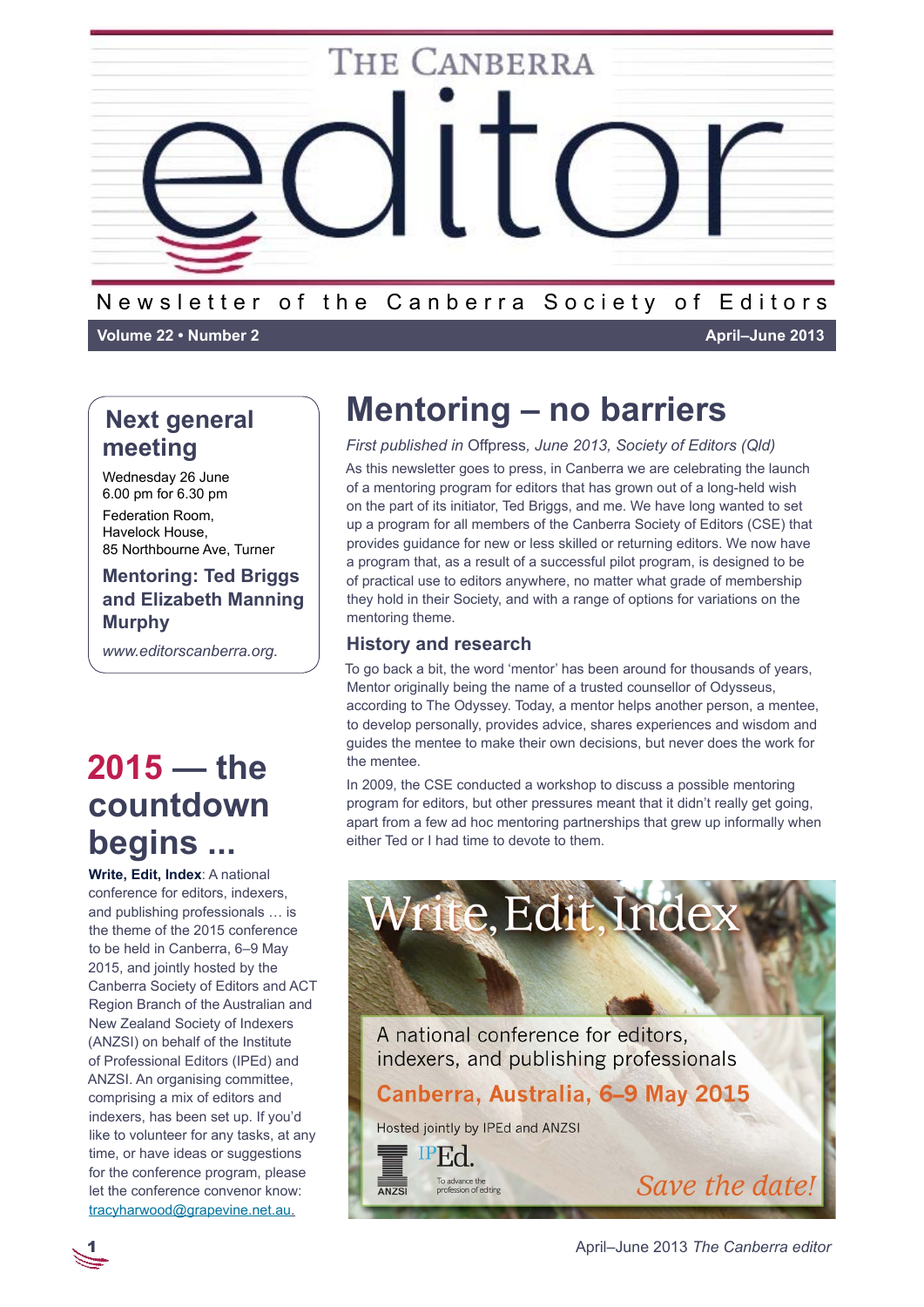*Mentoring — no barriers, cont.*

More recently, we were encouraged, by an influx of new members asking about any form of guidance they could get, to think again. In 2012 we started looking seriously at programs operating around the world, and, as I was to be in both the UK and South Africa that year, I was given the go-ahead from the CSE committee to set up appointments with the people responsible for mentoring programs in the Society for Editors and Proofreaders (SfEP) in the UK and in the Professional Editors' Group (PEG) in South Africa. I supplemented this with online research into what's happening in the Editors' Association of Canada and around Australia.

We were looking to design a program that would be thoroughly Australian, with no strictures such as mentorship being a mandatory prerequisite to certain grades of membership, and with a wide range of options for mentoring. We wanted to encompass any requests from mentees, including oversight and guidance on text editing tasks, discussing career directions, suggestions for rewording a personal CV to attract work, help with updating skills for work in a new area of editing … anything. We wanted to let mentees choose how they needed to be mentored. And we wanted to open the program to new members, members returning to editing after a long break, members with a short-term particular problem, and so on. The program we set up as a pilot included all those options and introduced mentoring at a distance. Thanks to email and Skype, the world has shrunk to the size of a pea, and we have taken advantage of these recently developed technologies to help replace one-onone personal contact, though we do like at least one personal contact session in a mentorship if possible.

#### **How did we do it?**

We invited members of the CSE to put their hands up as both mentors and mentees, and we were overwhelmed. We ended up with six mentors for the pilot program and were able to accommodate eight mentees, with a number still waiting to be paired with a mentor in the full program now being launched.

We prepared application forms, guidelines, some explanatory material, and outlines to help Ted and me to develop requests for feedback from mentors during the program and from mentees at the end of the program. All this material has now been 'translated' for use in the full program.

We held a meeting of mentors to make sure they all understood the meaning of mentoring, and tried to anticipate possible technical hitches so that they wouldn't slow down the process.

We asked mentees to be very specific about their needs and goals for the mentorship, and tried to match them with mentors whose skills were appropriate. We also considered everybody's preferred means of communication, personality, and distance from each other. By chance, we were able to include mentees who were living outside Australia, so had an opportunity to prove that distance made no difference to mentorship, given a little goodwill.

#### **Requirements**

Our program is now open to any member of any Australian society of editors, at any level of membership. We have trialled distance mentoring, and while it is probably preferable to pair mentor and mentee within their own state or territory, we see no barrier to a mentee being mentored by someone in another state or territory if necessary. For instance, a mentee in Perth may want to undertake thesis editing as a new venture. If nobody is available to mentor in this area in Perth, a shared database may identify someone in Canberra or Brisbane willing to take the role on.

## **Re-accreditation is coming ...**

**If you've been an Accredited Editor (AE) for 5 years, it's time to hone your skills!**

See IPEd website for details: [http://iped-editors.org/Accreditation/Renewal\\_of\\_accreditation.aspx](http://iped-editors.org/Accreditation/Renewal_of_accreditation.aspx)

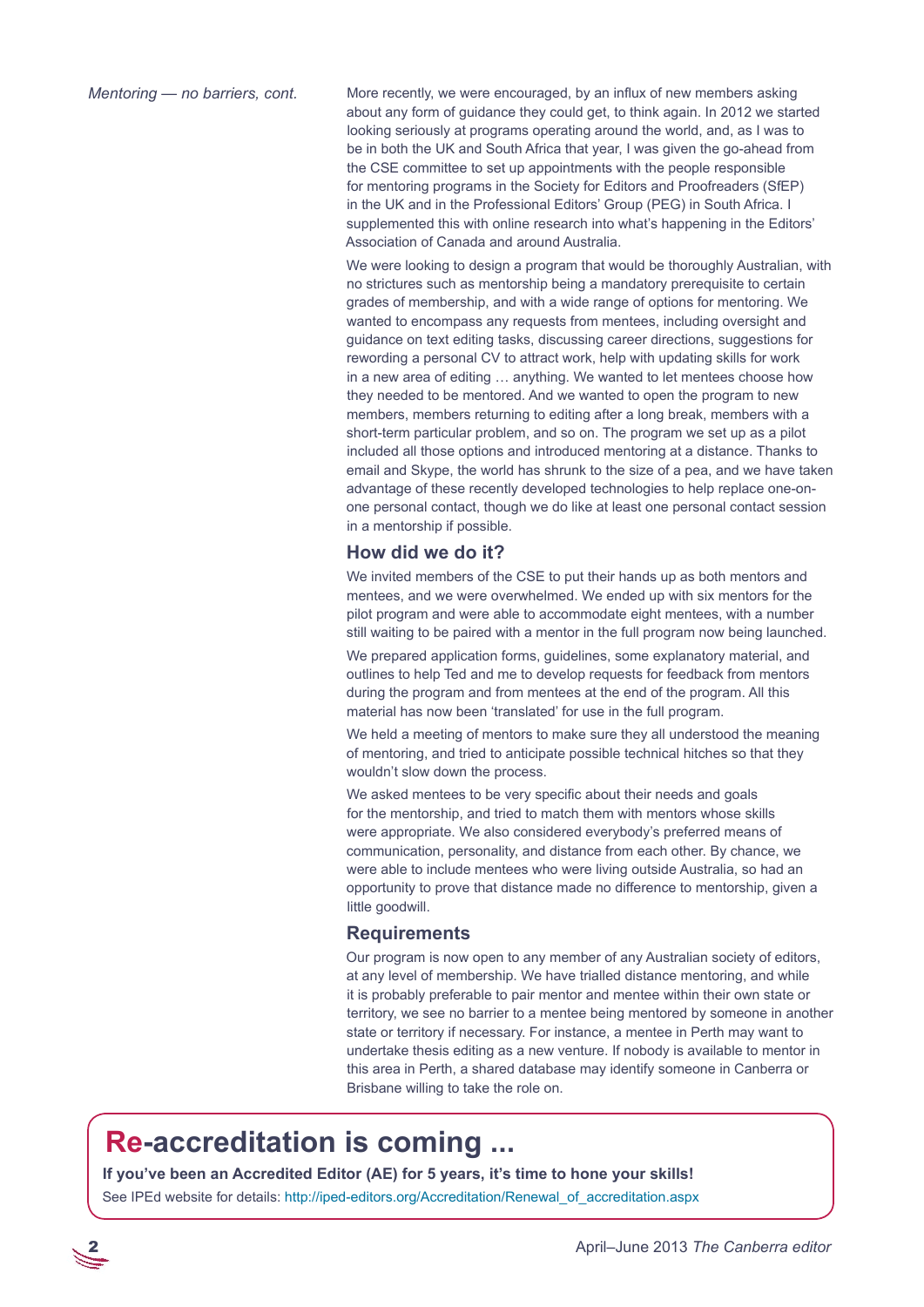Our only requirements are:

- All participants must be a member, at any level, of a society of editors (Australian for the moment, but we do not discount membership of an affiliated organisation outside Australia in due course).
- Mentees should have done at least a one-day training program in copyediting or proofreading.
- Mentees should have done at least some editing mentoring is not for teaching the basics of editing.
- Mentors should be experienced and willing to mentor in specified areas of expertise – they do not need to be senior editors: many young editors have skills that older editors do not have, and vice versa.
- Both mentors and mentees agree, along with the program coordinators, to strict confidentiality within individual mentorships – thus ensuring that mentees can speak freely and can confide in mentors with a sense of privacy.

#### **Documentation**

We are able to provide general guidelines and application forms for prospective mentors and mentees. Please contact either Ted or me. Other documents, including a brochure, will undoubtedly be developed as required.

#### **Costs**

From the beginning, Ted and I, and the CSE committee, wanted our program to be self-sufficient. We would have liked to make the program free to mentees, but we realised that the payment of a reasonable sum would help with a sense of commitment on the part of the mentee. For this full program, we have agreed, with the CSE committee's support, on an up-front fee of \$200 per mentorship, for now. This is approximately the cost of a one-day training program run by the CSE for members. It is intended to cover an honorarium for the mentor of \$150, with the remaining \$50 going into the kitty to be used for expenses as required.

We realise this sum does not equate to payment, as such, for the recommended eight contact sessions over a period of up to four months. Those of us who were mentors on the pilot program regarded the task as a way of giving something back to the profession, not as a way of earning. Ted and I are recommending that this fee be trialled for the first year of operation at any rate, and that all arrangements, including costs and fees, be reviewed on an annual basis. We would, for now, keep the administration of the overall program in Canberra, with two joint coordinators, but with perhaps one local coordinator in any states that wish to join the program. We don't want to be over-prescriptive, believing that the program will develop as we build relationships.

#### **Conclusion**

Ted and I were very gratified by the reception we received to our presentation at the IPEd conference in Perth recently, and delighted that some delegates at the conference immediately indicated their wish to be involved in an interstate program. We thank sincerely the CSE committee, all other Australian editing societies, and members of SfEP (UK), including Gerard Hill, and of PEG (South Africa), including John Linnegar, Irene Stotko and Inga Norenius, for help with our research. We also thank all the mentors and mentees on the pilot program, who helped bring us to this point of launching a mentoring program that we hope will cross all barriers of distance, culture and skills-matching in time.

*Elizabeth Manning Murphy DE (*[emmurphy@ozemail.com.au](mailto:emmurphy%40ozemail.com.au?subject=)*) with thanks and acknowledgment to my co-coordinator, Ted Briggs AE (*[tedbriggs@grapevine.](mailto:tedbriggs%40grapevine.com.au?subject=) [com.au](mailto:tedbriggs%40grapevine.com.au?subject=)*).*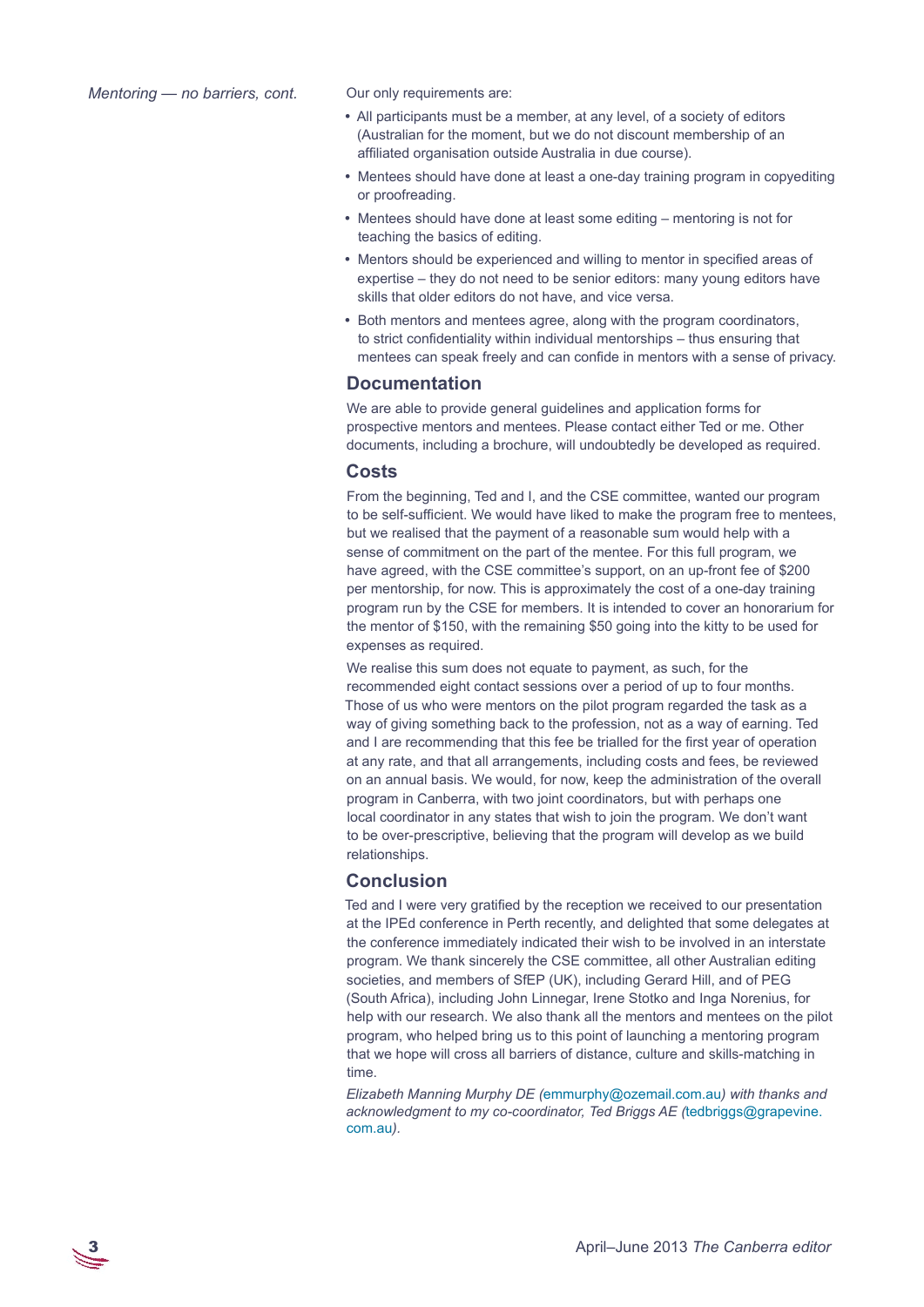# **Committee news**

## **Change of President, and other matters**

In May,Connie Stamos resigned as president of the Canberra Society of Editors to take up a full-time position in Sydney. Our Vice-President, Alan Cummine, has been Acting-President since Connie's departure and will remain so until our annual general meeting and elections in August.

We had previously published Connie's resignation email in this space, but she asked us to remove it from the website, and we have done so. Connie also asked us to remove a photo of her with a guest speaker, Andrew Arch, publication of which she had not authorised, and we have done so.

CSE offers its apology for whatever offence or inconvenience may have resulted from the publication and subsequent removal of this information.

## **CSE meetings past**



*Robert Messenger and his favourite typewriter.*



*David Whitbread and his one page style guide.*

## **Editing Across Borders**

*Editing Across Borders* (the National Editors' Conference 2013 in Fremantle) was an outstanding success by all accounts. Congratulations to our colleagues in WA and conference organisers. Alan Cummine (CSE Vice President) will report on the positive outcomes. We at CSE are already excited about the next joint national (editors' and indexers') conference: *Write, Edit, Index*, in Canberra, 2015. We certainly have a lot to live up to after WA's great effort.

## **Reflect and celebrate on our 21st anniversary**

As for editors' activities back home in Canberra, one of the CSE's focus this year will be reflecting on and celebrating our achievements since the CSE's inception in 1992. A stop and reflect exercise can help us to form a clearer vision of what we want to achieve in the future. Changes to our website under the current CSE website review will support this 'exercise'.

The Member's Only section is already on the internet—that's where you'll find our newsletter, *The Canberra editor*, and the new CSE members' forum (members will be assigned log-on details automatically). This new (automatic notification-enabled and) user-friendly forum will be a great place for us to exchange news and views on the future of the editing profession and of IPEd.

### **New members**

A warm, collegial welcome to:

- Virginia Cooke (rejoining on her return to Canberra)
- y Elaine Eccleston
- Bernadette O'Leary AE
- Samantha Phillips
- Penny Wheeler AE

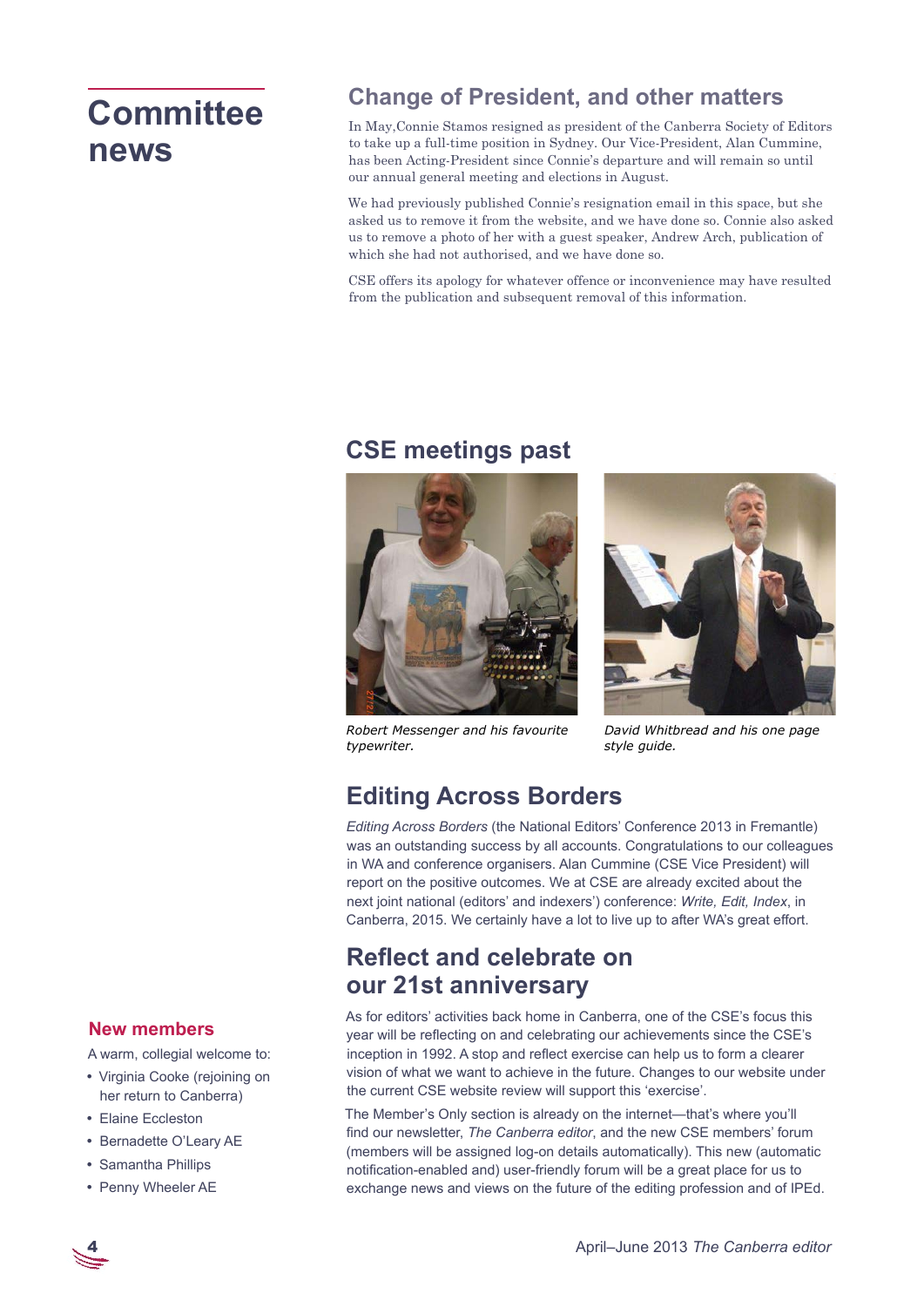### **Committee news**

In addition, I have asked Alan Cummine, currently Acting-President and retired NLA historian, to update the History section of our website. Alan has kindly agreed to do this brief update for us before this year's AGM. Thank you Alan!

## **Acknowledging contributions to the CSE—nominate the next HLM**

We want to acknowledge all those who have contributed to this society (or at least to begin to acknowledge them, I should say, for the list is long.)

The CSE currently has two Honorary Life Members (HLM): Looma Snooks and Peter Judge.

Our committee feels that it's time to elect one more HLM as part of our 21st anniversary celebrations (see: Clause III. 3.6 of our Constitution). We'd like to involve you all in the nomination process and ask for your views. Please take some time to write to us about who you'd like to nominate. You will receive an email about how to nominate your next HLM in 2013 very shortly.

# **Efficient Business Writing**

Only five registrants attended the Efficient Business Writing workshop in March but feedback was that it was an informative course with a most engaging presenter. To continue to organise professional development delivered by professional trainers we may have to consider holding relevant workshops and courses during the working week—we're most likely to get non-members registering if their employers pay for the event.

## **Networking lunch — July**

Look out for details on the CSE website for a forthcoming networking lunch being organised for late July.

## **Copy-editing workshop — August**

Cathy Nicoll has agreed to run a half-day copy-editing workshop in August. You'll find details on the CSE website soon.

## **Your vote for IPEd's future**

 A reminder that IPEd Council's review of the role of IPEd and its relationship with the societies has reached an important stage: your vote.

All members will have received a survey to complete and voting closes on Thursday 27 June.All members will have received a survey to complete and voting closes on Thursday 27 June.

Before using Survey Monkey to vote, please read this short, three-page document (PDF 112 kb[\) http://goo.gl/9lJ1i](%20http://goo.gl/9lJ1i) that summarises the features, advantages and disadvantages of the options. Then use this link to vote via SurveyMonkey<http://goo.gl/2yFpj>

With our thanks for your help.

*Owen Kavanagh, Chair, IPEd Council, and A/g Chair, Working Party 3*

#### **\* Access members area at http://iped-editors.org**

Login using this format:

- Username: FirstnameLastname
- Password: FirstnameLastname

You can change the password once you're logged in. Contact Margaret Millard ([margaret.](mailto:margaret.millard%40ozemail.com.au?subject=member%20access%20to%20IPEd%20website) [millard@ozemail.com.au](mailto:margaret.millard%40ozemail.com.au?subject=member%20access%20to%20IPEd%20website)), SE Membership Secretary, for more information.

# **Professional development**

## **IPEd notes**

**News from the Institute of Professional Editors Limited**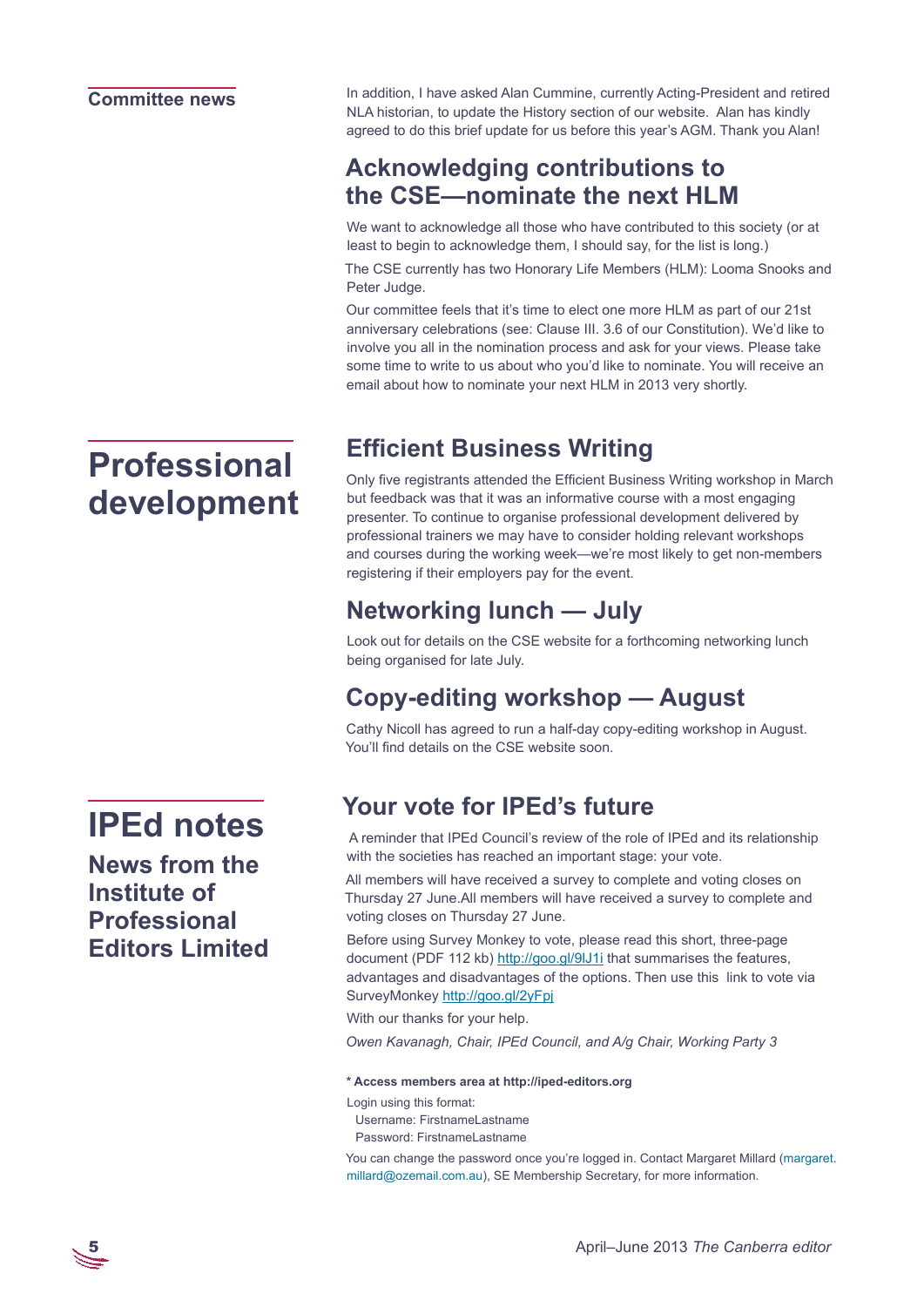### **IPEd notes**

## **A response to the report of the IPEd Review Phase Two Working Party**

*This is an edited version of Janet McKenzie's 'A fruitful discussion' speech made at the IPEd Conference in Fremantle, 12 April 2013.* 

First, thanks to the IPEd Council and the two working parties for all the time and thought they have put into this review. The report presents two models for the structure of the federation.

We have before us an apple and an orange.

The apple, Model 1, proposes a reduced scope of activity and the existing structure, funded by an annual per capita contribution of \$25–50.

The orange, Model 2, proposes the existing scope of activity but a totally new structure, funded by a per capita contribution of \$100–150.

Get that? Less activity, same structure, \$50, or same activity, new structure, \$150.

Let me offer you a peach: IPEd continues with its existing structure and activities, funded by a per capita contribution of \$150–200.

To put that sum in proportion, I remind you that many of us paid \$90 to attend the conference dinner last night.

This report identifies the burnout of volunteers as one of the main problems facing IPEd. Curiously, it then makes nine recommendations, every one of which requires substantial volunteer input. All this 'seeking feedback' and 'engaging societies and their members in discussion' — can you imagine the email traffic this is going to generate?

Now suppose we find the volunteers to do the work needed to implement these nine recommendations. Suppose the vote is eventually put, and Model 2 is chosen. We will then embark on a whole lot more research, position papers, seeking and analysing feedback etc.

Not only is it an awful lot of work, but it repeats work done just a few years ago by the National Organisation Working Group and CASE. I was involved in a small way in creating the present constitution and obtaining approval for it. Do you realise what's involved? Do we really have the energy to devise and find acceptance for and set up a totally new organisation? And to what benefit? I fear the result will be a bright shiny reinvented wheel, and another 20 or 30 burnt-out volunteers — and no advance in the profession of editing.

Moreover, if we push ahead with the recommendations, we run some serious risks.

- IPEd could be paralysed with all this research and consultation and busywork which could absorb its capacity for years.
- One or more of the societies could split or withdraw from IPEd as a result of the decision to pursue Model 2, so we could end up worse off than we are now.

We all want the same thing: IPEd functioning and representing editors effectively. We need an achievable plan. We need manageable, incremental change. Here it is:

The IPEd Council should establish a business case and a process for raising the per capita contribution to a realistic level (including indexation) and obtain consensus for it.

The business case must show that higher fees will result in improved services. The process will be some systematic, practical method of implementing the increase, whether all in one hit or staged over two or three years. And indexation is essential: otherwise we'll have a fight every few years over the need to raise fees.

This plan doesn't close off any options. It solves the immediate problems and allows for further incremental change. For instance, once the money is coming in, the Council could look at setting up a national newsletter, or a national

### **Follow IPEd on:**



Friend IPEd on [Facebook](https://www.facebook.com/IPEditors)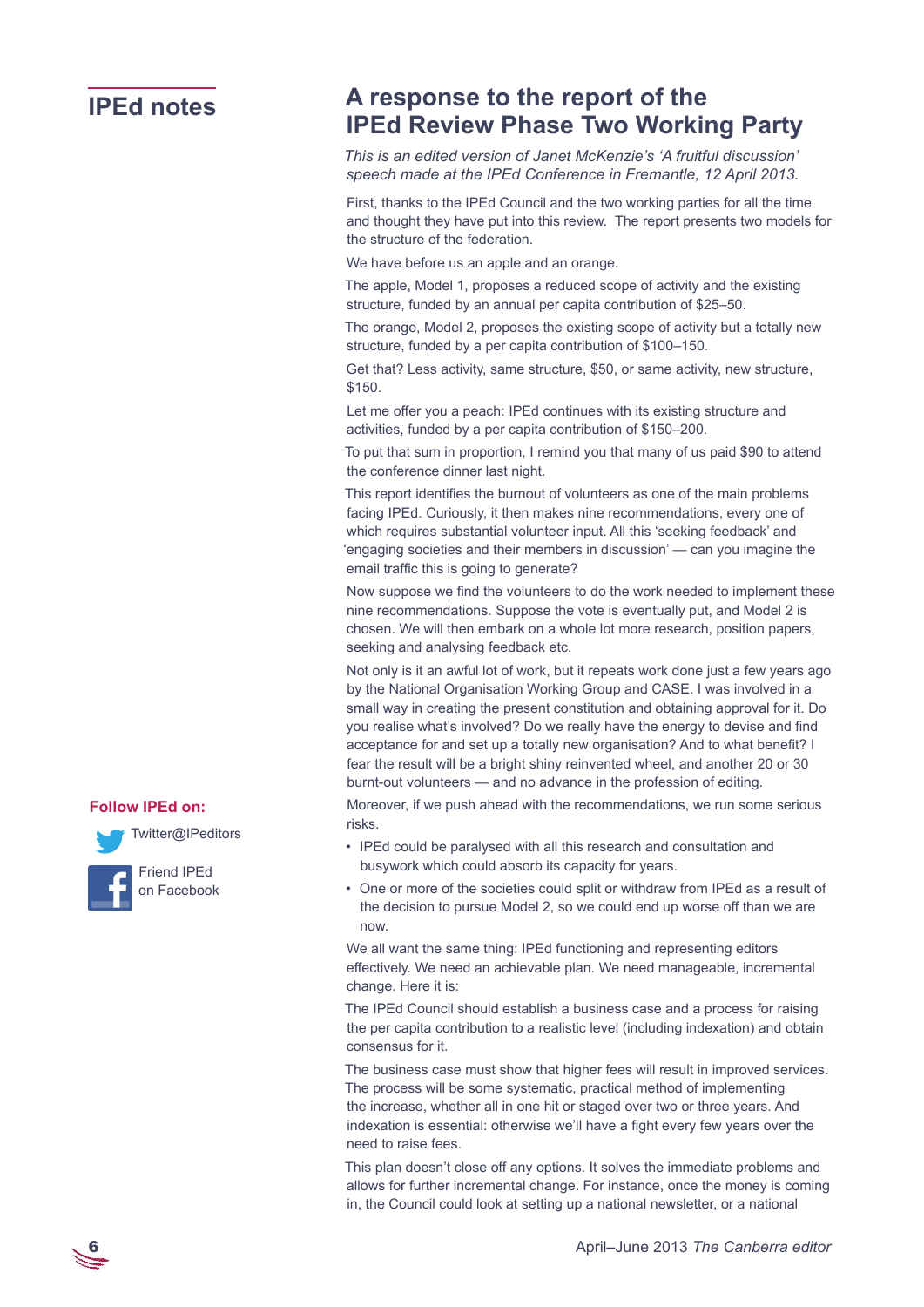website, or a national freelance register — or all three. This would have two benefits:

- 1. It would reduce the burden on the societies and reduce duplication and waste.
- 2.It would start to develop a national consciousness among editors so they get out of their state silos and feel part of a national profession.

Once that groundwork has been done, IPEd might evolve over two or five or ten years to a point where Model 2 becomes inevitable. Or maybe not. It doesn't matter. What we need to do now is solve the immediate problems without closing off future options. I repeat, the IPEd Council should establish a business case for raising fees and persuade the members that it's worth it.

*Janet Mackenzie,* [superscript@netspace.net.au](mailto:superscript%40netspace.net.au?subject=)



# **ANZSI Medal**

#### Dear Colleague,

I am writing as the chairman of the ANZSI Awards Committee to ask you to consider submitting an entry in this year's ANZSI Medal. If you think one of your indexers has produced an outstanding index recently, entering the index as a medal contender is a potential way of giving credit to the indexer, and to yourself as a publisher.

The Australian and New Zealand Society of Indexers Medal is offered annually for the most outstanding index to a book or periodical compiled in Australia or New Zealand.

The index must be in print and published after 2009. It must have been compiled in Australia or New Zealand, even though the text to which it refers may have originated elsewhere. The index should be substantial in size; the subject matter should be complex; and the language, form and structure of the index should demonstrate the indexer's expertise, as well as serving the needs of the text and reader.

The publisher of the winning index will be presented with a certificate recognising their promotion of work of outstanding quality. The judges may also make 'Highly Commended' awards. Nominations, with bibliographical details and a copy of the book (which will be returned if requested) should be sent to the address on the nomination form.

Publishers, indexers and all interested people may nominate indexes, and indexers may nominate their own work. We invite you to have a browse around your local bookshop too. If you find an Australian or New Zealand title with an index, which looks as though it could be a Medal contender, complete the nomination form on the ANZSI website and send it to Garry Cousins, Chairman of the Awards Committee.

Entries close on 31 July 2013. A nomination form is available on the ANZSI website: www.anzsi.org/site/medal.asp

Contact: Garry Cousins, Chairman, Awards Committee, 41 Gould Avenue, Lewisham NSW 2049, (02) 9560 0102, [gdcousins@optusnet.com.au](mailto:gdcousins%40optusnet.com.au?subject=ANZSI%20Medal)

*Garry Cousins, Chairman, Awards Committee, ANSZI*



*The final 'd' from the 'wide brown land' sculpture at the National Arboretum in Canberra.*

Elizabeth Manning Murphy comments: 'For a sculpture based on the hand-writing of Dorothea Mackellar, this final 'd' leaves a lot to be desired. Can you write a 'd' like this?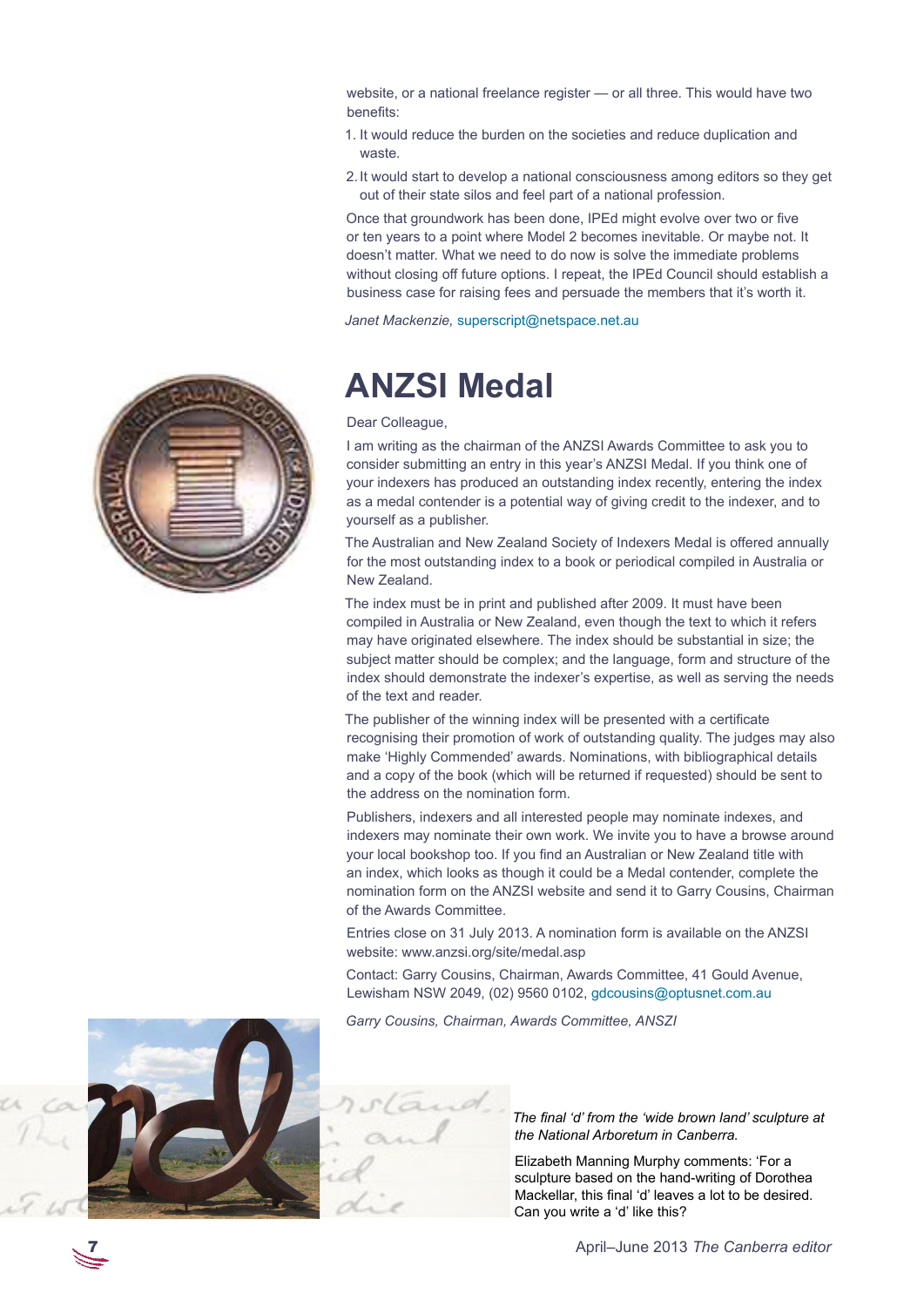# **Style manual**



## *Style manual***, 7th edn — survey**

The 6th edition of the *Style manual: for authors, editors and printers* (*Style manual*) was published in 2002. The Australian Government Information Managment Office (AGIMO) is preparing to tender for the 7th edition of the *Style Manual*. The plan is to update the content to reflect current conventions in style and language usage, and format the content for digital publishing. One of the first steps in the project is to scope the extent of the changes required, by asking those who use the *Style manual* the most.

In an attempt to understand how editors use the *Style Manual*, AGIMO requested users of the *Style Manual* to complete an online survey. It is hoped that the views of users will improve the utility of Australia's pre-eminent style guide, now and into the future.

The online survey has now closed but it follows here if you're interested in what is being considered by the AGIMO.

#### **Section 1: About you**

*This section will help us understand who are the main users of the Style Manual so we can ensure that the 7th edition remains relevant to its audience.*

1. In which sector do you work? Australian Government\*, Academia, Media, Private industry, Other – please specify

Australian Government respondents only

- Is your work, or that of your organisation, directly related to a policy area that is included in the *Style manual*? For example, you or your organisation may be involved in developing policy around the use of Titles and Honorifics (page 504) or Copyright (page 408) etc
- If Yes, please provide details on the policy area and where possible identify a contact (name, email and phone number) for the *Style manual* team to follow up for future content development.
- 2. What is the name of your organisation or business?
- 3. Which one title best describes your job role?
	- Editor, Journalist, Speechwriter, Communications and Marketing, Graphic Designer, Publisher, Webmaster/Web Designer, Public Relations, Media Liaison, Policy Officer, Author, Academic/Lecturer, Teacher/Facilitator, Other – please specify [free text box]

#### **Section 2. How do you use the Style manual?**

*The questions in this section are designed to help us understand how the Style manual is being used so we can ensure that the 7th edition is best formatted.*

- 4. How long have you been using the Australian Government Style manual? Less than 10 years (the 6th edition is the only one I use); Between 10 and 20 years (I've used at least two editions); More than 20 years
- 5. Were you involved in the development (writing, editing, design etc.) of the Style manual (any edition)?

YES/NO. If yes, please provide the details of your past involvement in the box below:

- 6. What best describes your reasons for using the Style manual? Writing for government; Designing for government; Publishing for government; Editing for government; As a reference tool for Australian language style in general; To teach communication skills; Other – please specify
- 7. How often would you refer to the *Style manual* as part of your work?
	- Daily, Frequently (two or three times a week); Often (a few times a month); As required (a few times a year); Rarely; Never
- 8. In what format(s) would you use the forthcoming 7th edition of the *Style manual*?
	- Hard copy book; E-book; Online version (searchable); Application for a tablet (e.g. iPad); Application for a smart phone; Other—please specify

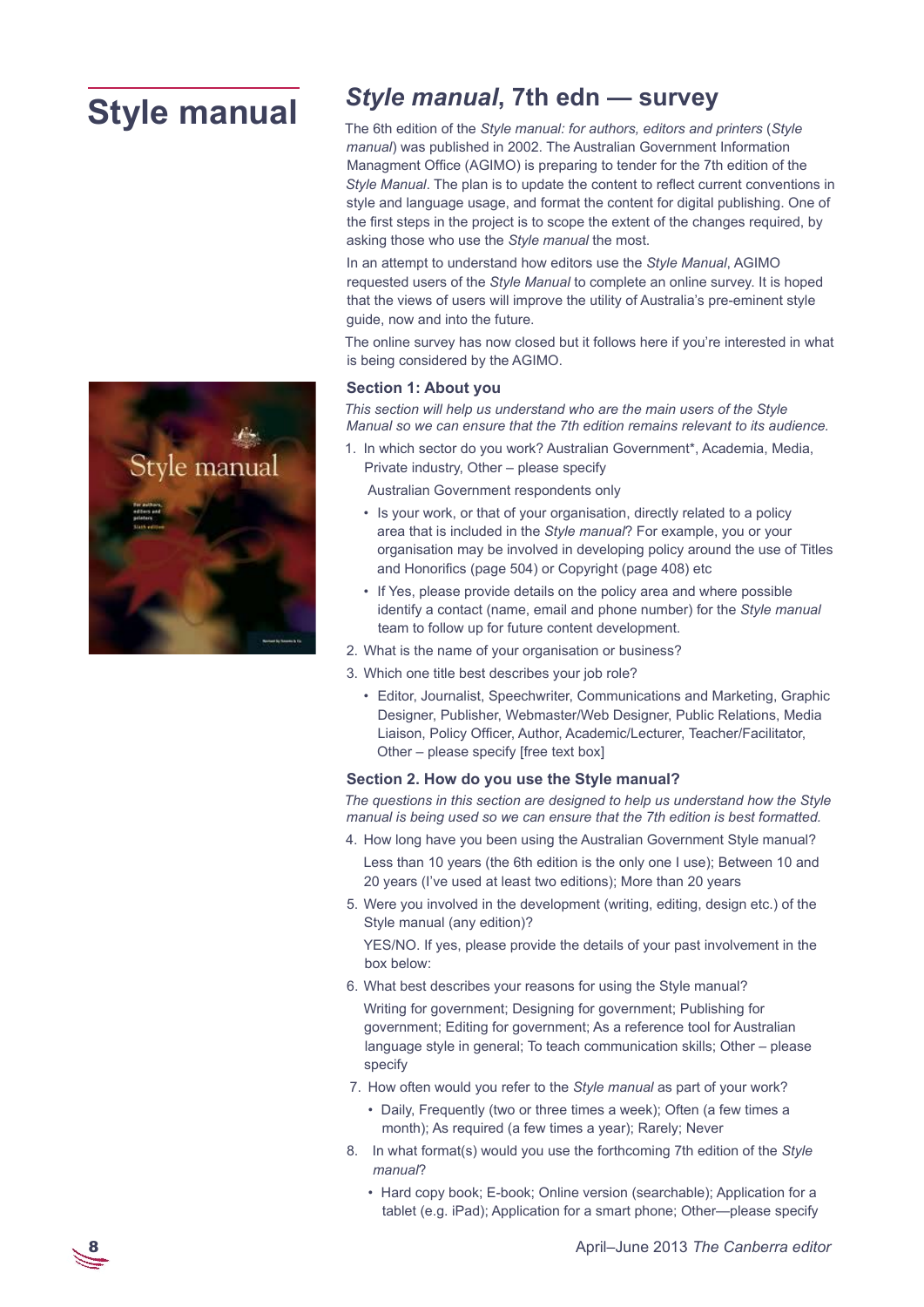- 9. Please select the parts of the *Style manual* that you use or refer to the most:
	- Part 1: Planning the communication; Part 2: Writing and editing; Part 3: Designing and illustrating; Part 4: Legal and compliance aspects of publishing; Part 5: Producing and evaluating the product; Appendix A— Titles, honours and forms of address; Appendix B—Metric conversion table; Appendix C—Standard proofreading marks and how to use them; Index
- 10. What other references do you use to supplement or compliment the Style manual for editing or publishing guidance?
	- None; Other—please specify

#### **Section 3 – What needs to change?**

*In this section we hope to identify what changes need to be made to the content of the Style manual for the 7th edition. This is your opportunity to tell us your views on corrections, omissions or even what you want us to leave as is or drop.*

11. Have you identified any changes that are required or any information that needs updating for the 7th edition?

YES/NO. If YES, please provide details (with page number reference, if possible) in the box below:

- 12. What is missing from the 6th edition of the Style manual that you would like to see in the 7th edition?
- 13. Are there any parts of the 6th edition that you think are superfluous and should be removed for the 7th edition?

YES/NO. If YES, please provide details (with page number reference, if possible).



# **Redact 2013**

Editors Victoria is excited to announce a Redact residential training program will be held on 10–11 August in Hepburn Springs, central Victoria. If you are considering some exciting professional development this year, think about Redact. You will join a group of up to 12 registrants for in-depth training in a specialist strand of your choice. Plenary sessions and meal breaks will present opportunities to hear about participants' experiences in the other groups, as well as provide a collegial setting for socialising and networking. Registrants are required to have at least two years' editing experience.

Trainers for this event are:

- fiction editing—Mandy Brett (Mandy Brett is a senior acquiring editor with Text Publishing working on both fiction and trade non-fiction titles.)
- ePublishing—Sarah Fletcher (Sarah Fletcher is a freelance editor and trainer specialising in ebooks.)
- project management—Kirstie Innes-Will and Niki Horin (Kirstie Innes-Will has over 12 years' experience in publishing, as both an in-house and freelance editor. Niki Horin has worked in book publishing for more than 10 years specialising in children's books. Both Kirstie and Niki have extensive experience in all areas of project management.

Detailed course outlines are available in the registration form. Registrations are open and early bird bookings close on Sunday 30 June. Places are strictly limited, so book early! Places, and preferences for the three strands, will be allocated strictly on a first-come, first-serve basis.

Download the Registration form from [http://www.editorsvictoria.org/](http://www.editorsvictoria.org/professional-development/redact) [professional-development/redact](http://www.editorsvictoria.org/professional-development/redact), and return by email to register. For any further enquiries: [redact@editorsvictoria.org](mailto:redact%40editorsvictoria.org?subject=Redact)

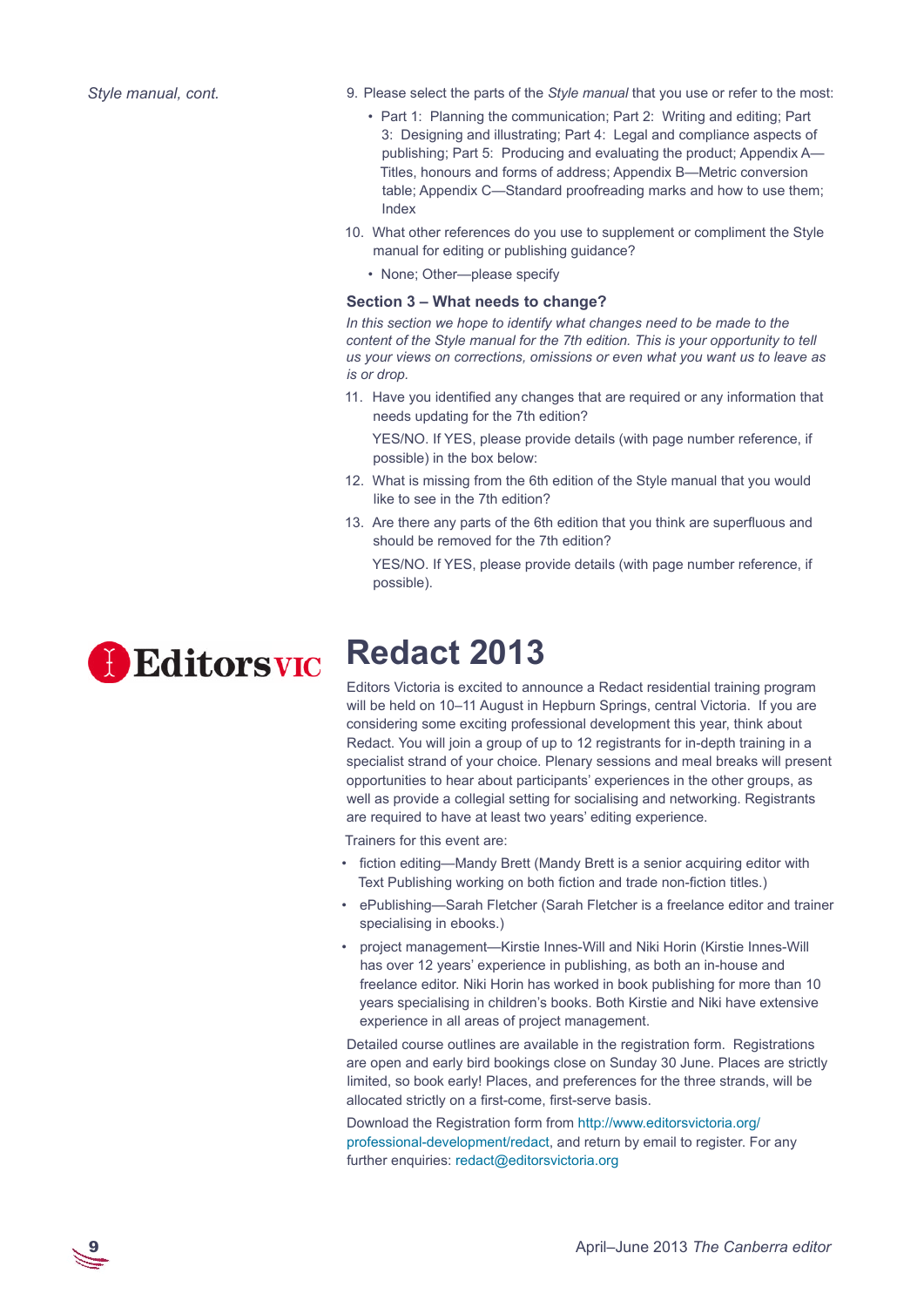# **Articles**



### **Yahoo Canberra editors**

Peter Judge continues to monitor the Yahoo Canberra Editor's discussion group (founded in February 2001). Contact Peter Judge: [peter.judge@](mailto:peter.judge%40bigpond.com?subject=) [bigpond.com,](mailto:peter.judge%40bigpond.com?subject=) and contribute to the discussions with over 70 other members.

## **From XML to other markup languages the basis of ebooks**

*The articles in this series about learning XML markup have taken editors from the 'big picture' of all types of XML technologies, through to how content in a word processing document is converted to markup, and down to the detail of formatting text and lists. In this article,* **Dave Gardiner** *gives a recap on how XML has been one way to learn about markup languages in general, as a base format for ebooks.*

#### **Introduction**

If you have been diligently following this series of articles and undertaking the exercises, then well done for getting this far. And you would have noticed that a free ebook has been compiled containing all the articles (and a few more you haven't seen yet). So where is all this leading?

XML is seemingly complex when you start off—so is any new technology. There is a learning curve, of course. But if you've managed to get through the exercises so far, then how do you feel about what you've accomplished? The excitement about turning a file of complex tags and text into a PDF you can read? The challenge of making the connection between abstract markup (where you can't figure out how the end ebook product will look) and what appears in a printed document? If you've made those connections, that's a leap forward in understanding digital content.

### **Markup is at the core of ebooks**

Digital publishing is changing very fast, and it's not always easy to see how editors can take advantage. Since the first article was written over a year ago, publishing workflows have changed, and improvements in software have meant slicker and easier-to-use tools for editing and publishing. Even web standards have changed. One XML technology used for typesetting (XSL-FO) is being rendered obsolete (according to the World Wide Web Consortium)—it will gradually be replaced by cascading stylesheets (CSS), which are much easier to understand.

At the recent IPEd conference in Perth, some discussions about technologies used for editing and publishing mentioned extensible hypertext markup language (XHTML) as an emerging markup language for publishing. It's less complicated than XML, because it uses tags with standard names. It's easier to style documents using XHTML with cascading stylesheets. And I've discovered that it's possible to produce ebook formats from word processing documents such as PDF and EPUB ebooks for tablets and e-readers, all starting from XHTML. This is good news for publishers, who can match up those technologies with the appropriate typesetting software, and use templates to convert documents to XHTML. Another good thing is that while you've been learning XML and producing familiar page-based documents, you've also been learning the basics of XHTML.

Read the rest of this article at <http://xmleditoz.net.au/tutorials/xml-othermarkup.pdf>

# **Plain sailing … it's not plain English**

Last October my husband and I spent two weeks sailing an open-ocean voyage from Noumea to Sydney on the tall ship *Søren Larsen*. I was (and still am) a novice sailor. We joined the 'voyage crew'. We weren't obliged to help run the ship, but were strongly encouraged to … We were first assigned the midnight to 4 am watch. I was out of my comfort zone for much of the voyage but had an amazing experience.

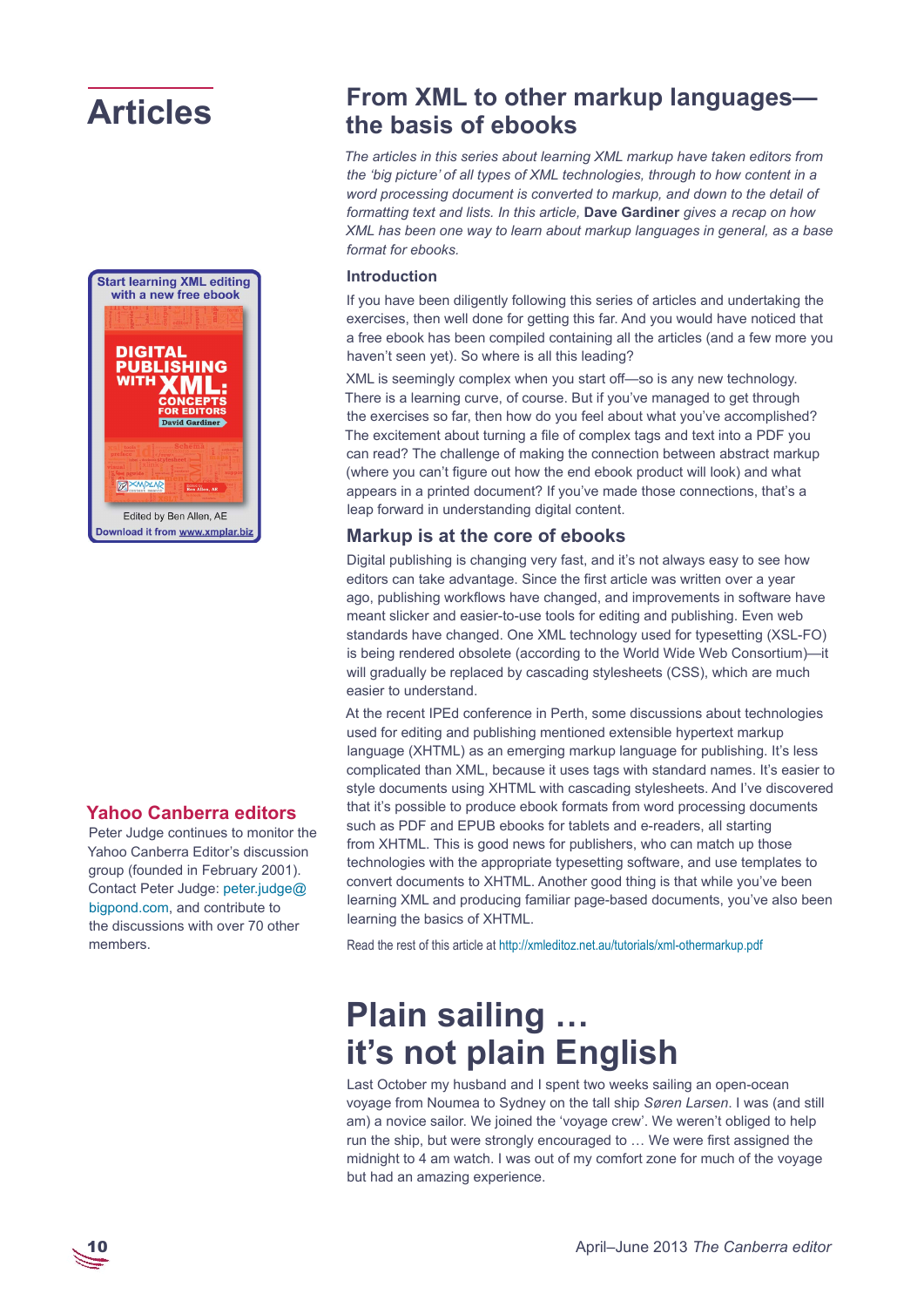

"No, a 'spar-lash' isn't a nautical term. It's the noise the anchor makes when you throw it over the side into the water". © Original artist.

## **Committee 2013**

Acting-President Alan Cummine

**Secretary** Martin Holmes

Treasurer Mike Wilkins

Professional Development Coordinator Malini Devadas

Membership Secretary Margaret Millard

Newsletter Editor Kerie Newell

Meeting Coordinator Ara Nalbandian

IPEd Councillor Alan Cummine

IPEd Accreditation Board Delegate Ted Briggs

Committee members Cath Nicoll

Kaaren Sutcliffe Tristan Viscarra Rossel Mike Wilkins

Non-committee positions Webminder

Cathy Nicoll

Public Officer Ara Nalbandian

#### Catering Coordinator (tbc)

Please send all correspondence via the [website](http://www.editorscanberra.org/about/contacts/).

Nautical language is full of its own special jargon and not much is intuitive. Often a command would be shouted and the voyage crew would stand about blankly, until one of the regular crew quickly yelled a plain English translation.

'two, six, heave' does not mean losing your lunch over the rail in rough seas. 'ease to the stopper' — release tension on the line (you and I would call it a rope, but that's a hanging offence on a ship, or at least an indication of gross ignorance) back to the person who has responsibility for making the line secure around a large wooden peg that is called a belaying pin.

> 'come up' — let go the line and throw it forward (so the stopper can make the line fast around the belaying pin, and has some line to work with immediately, rather than waste precious seconds pulling the line towards themselves. Setting and taking down sails often needs to be done quickly, as the result of sudden wind changes, and flapping sails can be damaged in the wind — a few holes were torn in our sails and expletives accompanied the damage.)

… but 'let go' — cast off, or unleash a line from its belaying pin. DON'T hang on to the line.

'well there' — stop doing what you're doing. That's good enough.

'make fast' — secure a line on a belaying pin.

'hands to the braces' — my first panicky thought was, where are they, and what do they do? They are lines used to adjust the yards, which are horizontal timber poles on which the square sails sit, on the foremast. Pull the braces on the starboard side, and the yards move towards starboard. Pull the braces to port, and the yards move port side. As the braces are pulled down on one side, they are correspondingly eased on the other. This manoeuvre, while not too onerous, usually required many pairs of hands.

'gasket' — a thin strip of tape and rope that is used to wrap around a furled sail and pulled tight, secured with a slipped half-hitch knot for quick release later.

'wear ship' or 'wear sails' — change the orientation of the sails to better catch the wind when it changes direction.

 'heads' — toilets and showers (housed in the same tiny space. The toilets used an old-fashioned but effective hand-pumping method to flush them with seawater. It required some strength.)

'bitter end' — the end of the line that is not secured to anything. The other end is the standing end.

I realised how many ordinary expressions have entered our everyday language from nautical terms, and they make so much sense now. Keeping everything 'shipshape' is vital on a ship where space is at a premium. Movement,

sometimes violent, is constant, and everything needs to be in its place and tied down when not in use.

Plain sailing is always desirable, in my estimation. The alternative is very uncomfortable. And hardship? Sometimes it was.

 'two, six, heave' means on the count of three, pull hard on the line (translation: one, two, pull …). It needs to be done in a synchronised fashion. The origin of the expression is disputed and is possibly quite modern (mid-twentieth century), rather than stemming from the 'romantic' era of tall ships with cannons when numbers two and six of the six-member cannon team moved the (greater than 2 tonnes) cannon to its gunport, ready for firing.

Unlike my husband, who has a love of ships but not the stomach for it, I didn't heave once, having the constitution of a goat. But a sturdy constitution alone does not make a sailor.

*Tracy Harwood*